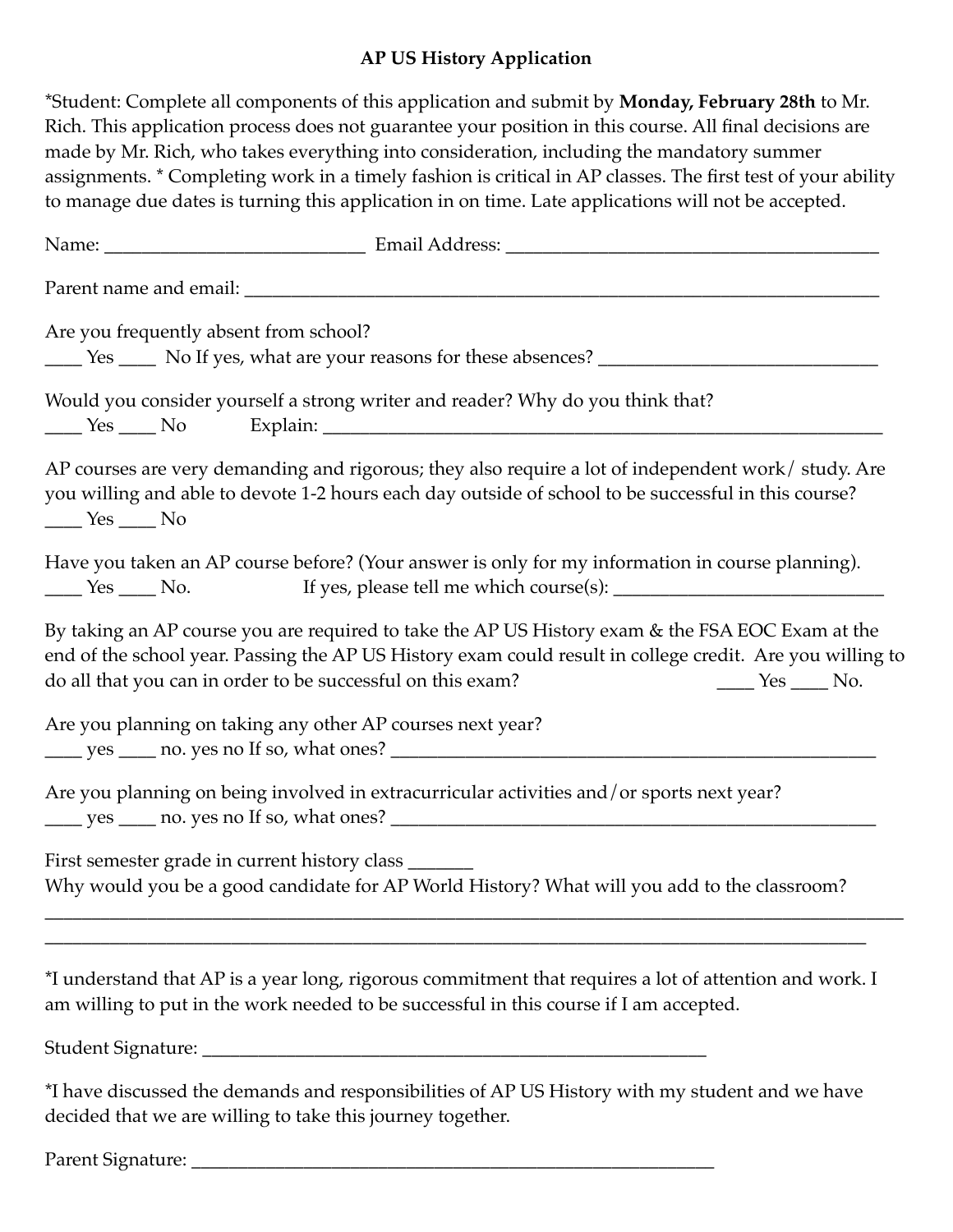**Complete the tasks below on a separate sheet of paper, stable them to your application, and turn them in to Mr. Rich.** 

### **Task 1:**

Answer the question below. There is no writing length requirement/expectation.

Critical thinking brainteasers have been created to assess candidates on the following key skills...

**– Problem Solving.** Can you at least attempt to solve problems on your own?

**– Analysis.** Can you look at the big picture and analyze all the available information to find a solution?

**– Creativity.** Do you think outside the box? Sometimes, all it takes is a little bit of creative thinking or looking at things in a different way.

# **Question: "If you were a pizza delivery person, how would you benefit from scissors?"**

**Task 2:** 

# **Historical Context Assessment**

\*You must complete the AP Assessment. The essay must be typed and stapled to this application when it is turned into Mr. Rich. Please read the assessment carefully and follow all directions.

This question is designed to test your ability to think critically in a historical context. This should be 3-4 paragraphs.

**Evaluate the cause, as well as the positive and negative effects, of your favorite event in history. Make sure you tell me about the event and analyze key details. You can use source material but make sure you document your sources.** 

*Tip- Do not tell me WHY it is your favorite event, explain it in such a way that I will come to the conclusion on my own.*